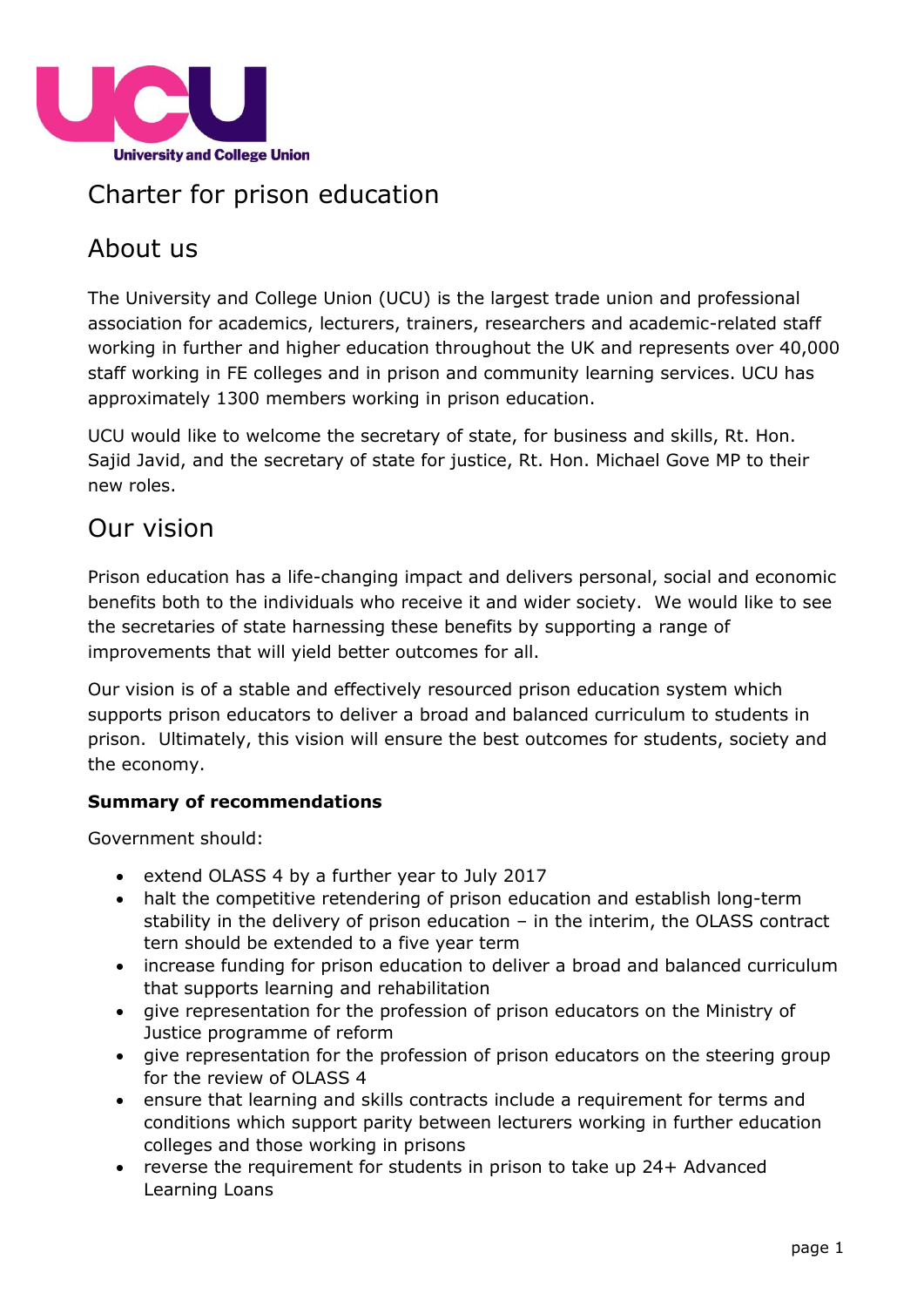- incentivise learning in prison by ensuring that students receive the same wages as those who undertake unskilled work
- extend the NIACE-piloted personal and social development and induction course pilots across the women's estate and pilot this work in the male and youth estate also
- include prison education as a key performance indicator (KPI) for prison governors
- require an education manager to be a co-opted member of the senior management team
- confirm that plans for secure colleges have been shelved.

The relevant government agencies should:

- include a prison educator on the steering group responsible for the evaluation of OLASS 4
- collaborate to review prison education and research the return on investment yielded by prison education
- incentivise embedded learning in a wider range of subjects through the funding formula
- publish a timescale for establishing baseline parity of salary and terms and conditions for prison educators in line with FE lecturers
- Publish prison-only Learning Aims Reference Application (LARA) data annually
- commission a health and safety audit of prison educators' working conditions.
- coordinate a nationwide campaign to improve the status of prison educators and to encourage recruitment into the profession
- assess the employment practices of providers when contracting prison education
- support greater flexibility for education departments to decide timetabling arrangements and locally.

# Supporting improvement in prison education

#### **Background**

At present, 45.2% of adults released from custody are reconvicted within a year of being released. The cost of reoffending has been estimated to be between £9.5 and £13 billion per year.

Prisoners who reported having a qualification were 15% less likely to be reconvicted in the year after their release from custody (45% compared to 60%) than those who reported having no qualifications.

In 2014-15 a budget of £145,686,000 was made available for the OLASS budget.

Over half of prisons inspected in 2013/14 were judged as 'requires improvement' or 'inadequate for learning and skills provision'.

In 2013/14 32,000 learners achieved a level 2 learning outcome – an increase of 11.2% from the previous year. In 2013/14 just 600 learners achieved a level 3 learning outcome – a reduction of 55.5% on the previous year.

A Joint Inspectorate report in 2013 found that new arrangements for providing education within prison, under the Offender Learning and Skills Service (OLASS)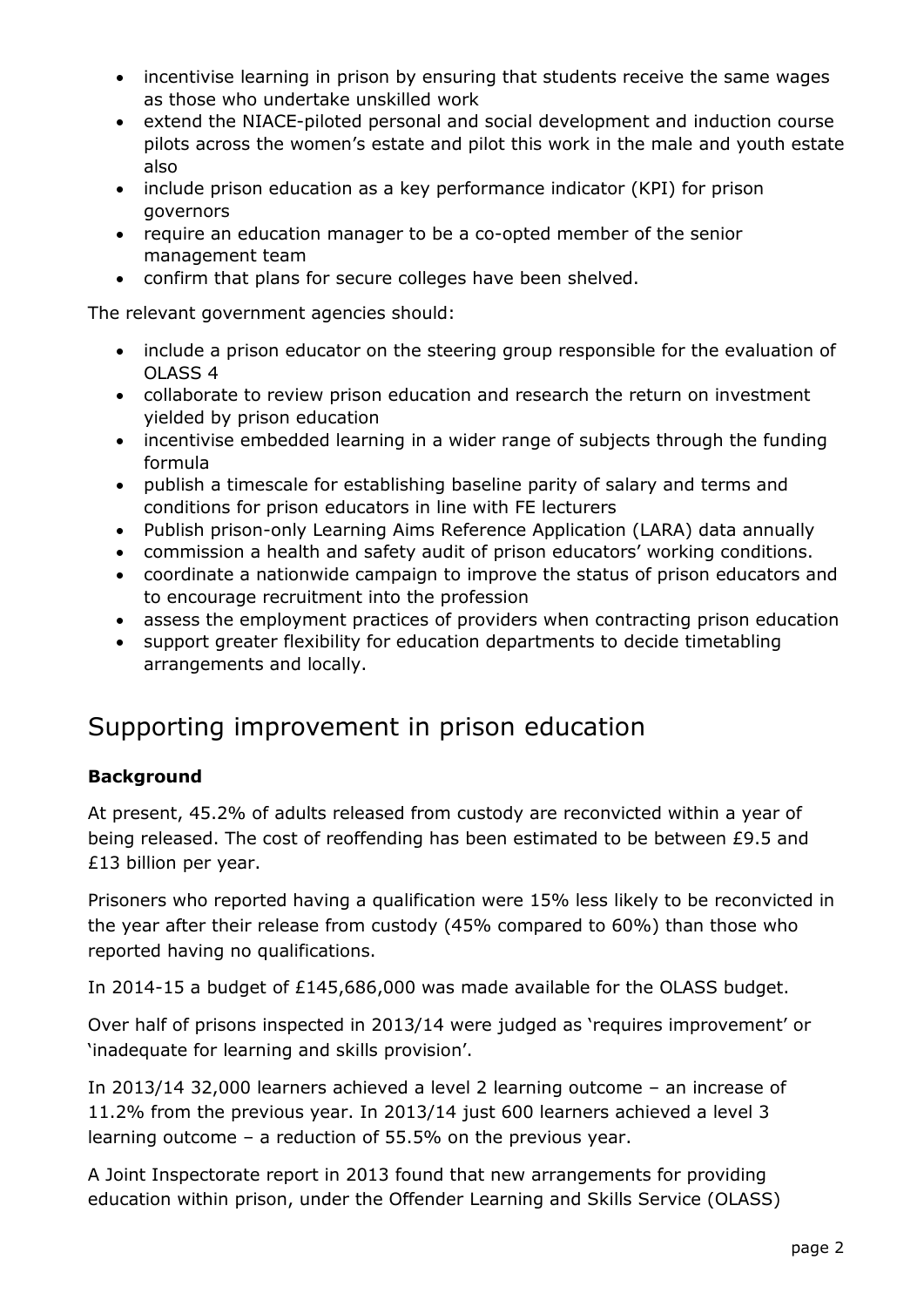contract had significantly reduced the available learning options for life-sentenced prisoners.

## **OLASS 4**

OLASS 4 is the fourth iteration of Offender Learning and Skills Service (OLASS) in its relatively short ten-year history. The current OLASS contracts will come to an end in July 2016 following the decision to extend the current contracts by a year. UCU recommends that government should extend them by a further year to July 2017 in order to facilitate a full and proper review of OLASS 4 and the wider OLASS regime.

Postponing the retendering competition will reduce the costs and disruption inherent in the procurement process and afford minsters the opportunity to take a considered approach that delivers real improvements for prisoners, society and the economy.

#### *Evaluation and review*

We welcome the news that the Skills Funding Agency will be conducting data matching of learner records to enable the learning to feed in to an evaluation of OLASS 4. We would like the Department for Business, Innovation and Skills to release a clear statement on the form, remit and timetable for the review.

UCU would like the review to include clear representation from prison educators. This could be achieved by including a prison educator on the evaluation steering group. The review should also include:

- a summary of the existing evidence on the effectiveness of prison education before and after implementation of OLASS with an assessment of the range and level of available qualifications; outcomes for students; and impact on and implications for the workforce
- an analysis of the relationship between the level of investment in educational provision and outcomes for students in prison
- an assessment of stakeholder voice, including and specifically, prison educators and students.

Furthermore, we would like to see the Department for Business, Innovation and Skills (BIS), Ministry of Justice (MoJ) and Skills Funding Agency (SFA) collaborate to gather existing evidence and support new research exploring the benefits of offender learning and to establish a stronger evidence base for what works.

### **Funding**

#### *Level of investment*

UCU would like to see an overall review of investment in prison education. In the USA, there is very clear research evidence to show that prison education yields a 20:1 return on investment for every dollar invested in adult basic, general education and postsecondary education, with a 100% probability of a positive net present value.<sup>i</sup> We are unable to clearly articulate the value of educational interventions in the UK justice system in the same way.

We would like to see an urgent reassessment of the funding cap for students in prison. Our members are concerned that the funding cap is very quickly and easily reached by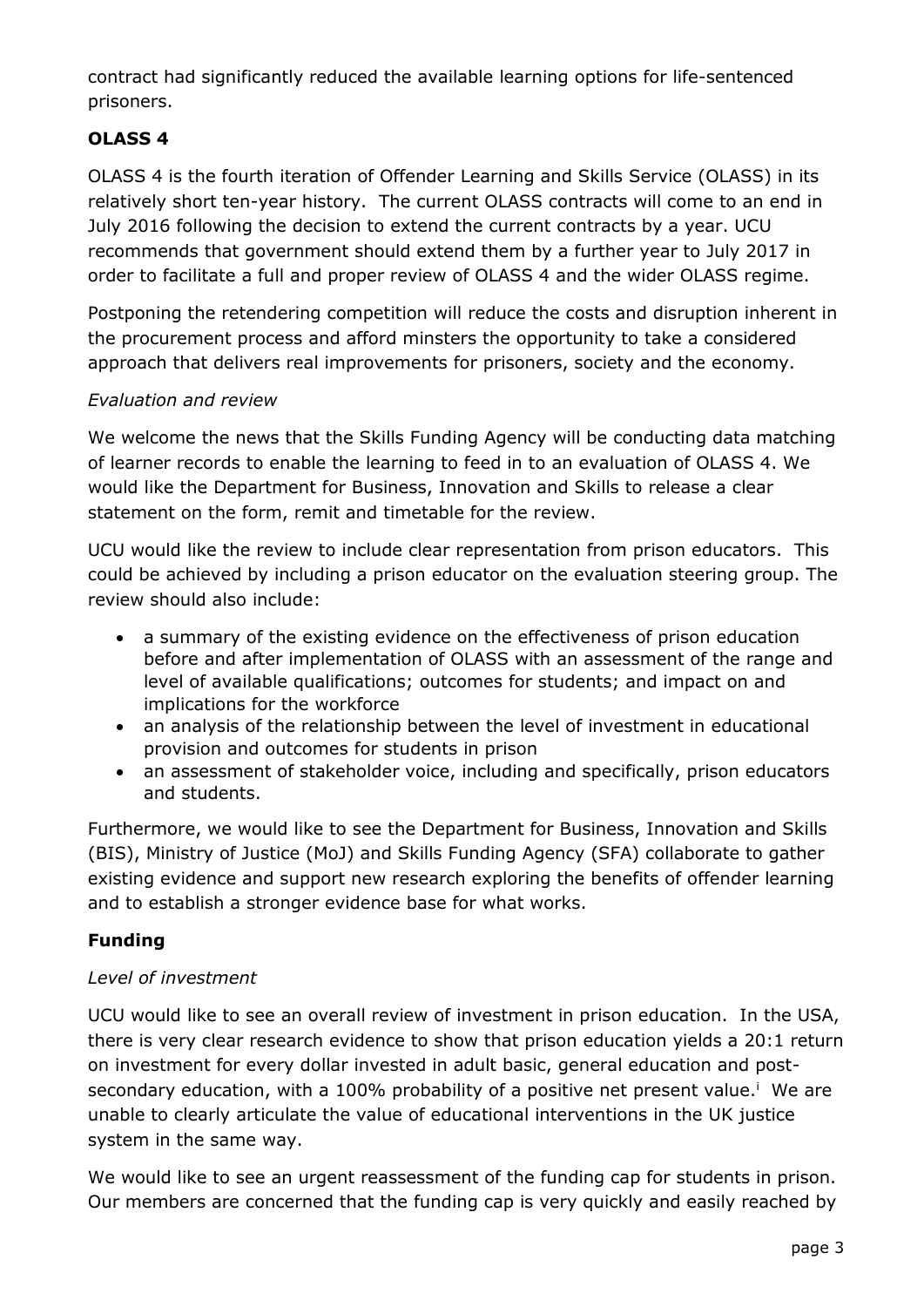students who are keen to learn and engage. This is most likely to happen when a student is undertaking vocational qualifications and/or they have a longer sentences.

The funding invested in prison education bears little relationship to its benefits. We would like to see increased investment in prison education to a level that supports a stable, effectively resourced broad and balanced curriculum. In particular, our members continually raise concerns about the complexity of funding for therapeutic education including art and design courses. These courses are successful at both supporting rehabilitation and encouraging students to participate in further learning, yet, the value of these courses fails to be recognised sufficiently through the funding methodology. Our members would like to see embedded learning incentivised through the funding formula in a wider range of subjects including creative arts and vocational learning.

#### *Competitive retendering*

The current model for competitive retendering is an expensive and inefficient methodology. The frequent change and inherent instability in such processes mean that the longer term issues of workforce planning and refreshing infrastructure to improve student outcomes never get addressed, because there is a lack of long-term accountability. UCU recommends that competitive retendering in prison education is replaced with a longer term, secure offer that mimics the stability afforded to colleagues employed by and working within general further education colleges.

There is an obvious tension here between stable and high quality provision for this extremely vulnerable cohort, reducing costs and private provider-led provision. The recent example of a private contractor ending its contract to deliver education and training in the London region on the basis that it was unable to make a profit is testament to this. If the competitive tendering process does continue in the shortterm, we would like to see a longer contract period than at present. We would suggest a five year term with appropriate risk management and accountability clauses.

#### *Funding methodology*

The funding methodology lacks the flexibility for providers to be able to fund courses under personal and social development (PSD) and informal adult learning (IAL) to the full extent of need. There is also a lack of clarity about whether PSD must be accredited or not. Different understandings of the OLASS tender documentation, which states that informal learning should be accredited 'where possible', has limited provision in some institutions. Providers should be able to flexibly access funding for both accredited and non-accredited learning in a way that addresses the needs of the population at each institution.

UCU would like to see a greater stability of funding than is currently the case. At the moment the Skills Funding Agency specifies which units are eligible for funding by including them on the Learning Aims Reference Application (LARA) data. This list is edited on a monthly basis and as such this is the frequency with which funding can be made available and then unavailable. This makes longer-term planning very difficult. UCU recommends that a separate prison-only LARA data should be published in March/April for the full academic year ahead.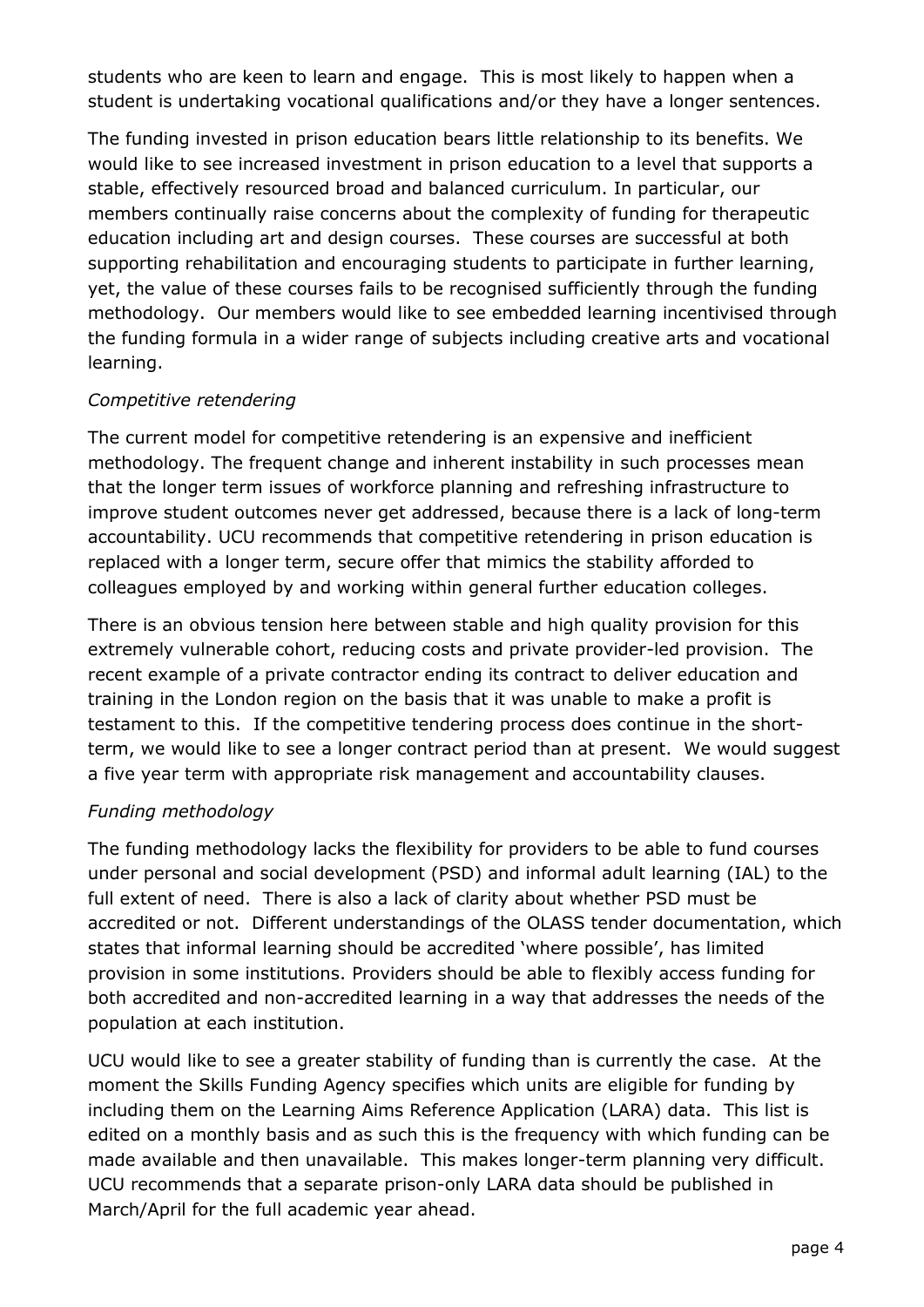#### *Advanced learning loans*

As already highlighted, last year there was a 55.5% reduction on level 3 learning compared to the previous year. This is a direct result of the Advanced Learning Loan policy being applied to students in prison. We are concerned that this policy actively discourages the disadvantaged from taking up education which is known to support improved outcomes, including a reduction in reoffending. In addition, our members have highlighted that the administration required to apply for these loans is not covered under the OLASS contract potentially providing a disincentive for offering this provision.

Offenders are more likely to be highly risk averse to debt than the general population. The seminal report *Reducing Re-offending by Ex-prisoners* produced by the Social Exclusion Unit showed that whilst 10 per cent of the general population has difficult or multiple debts, 48 per cent of prisoners have a history of debt. The report also highlighted that immediately before entry into prison 72 per cent of prisoners were in receipt of benefits compared to 13.7 per cent of the working age population. Furthermore, once in prison up to a third of prisoners lose their housing during custody. Taking on further debt is not an option for this group of students. Prisoners are some of the most disadvantaged members of society and education policy must recognise this and properly support prisoners to improve their outcomes.

Additionally, students who undertake study whilst in prison receive lower wages than prisoners who undertake unskilled work. This feature of the prison system already provides a disincentive for learning. This, coupled with students being required to take out a loan in order to study means that government policy can deter students in prison from taking up education and training – the very vehicle that supports improved outcomes for students.

UCU would like to see the requirement for students in prison to take up an Advanced Learning Loan removed and see students who undertake learning paid a wage that does not inadvertently disincentivise learning.

#### *IT infrastructure*

There are a number of educational benefits that could be harnessed in prison education with greater investment in the information technology (IT) infrastructure. We would like to see greater investment in National Offender Management Service (NOMS) to facilitate this.

At present, the Virtual Campus is only available to students when they are in the education department. Facilitating students' access to this outside of these times could open up many more opportunities for students to engage in educational and/or purposeful activity whilst they are away from the education unit. It would also support more distance learning opportunities and allow students to continue and consolidate their learning when they are not in the education unit.

### **A broad and balanced curriculum**

UCU would like to see any new funding arrangements include an incentive for a broad a balanced curriculum. This would see the creative arts, life skills, and money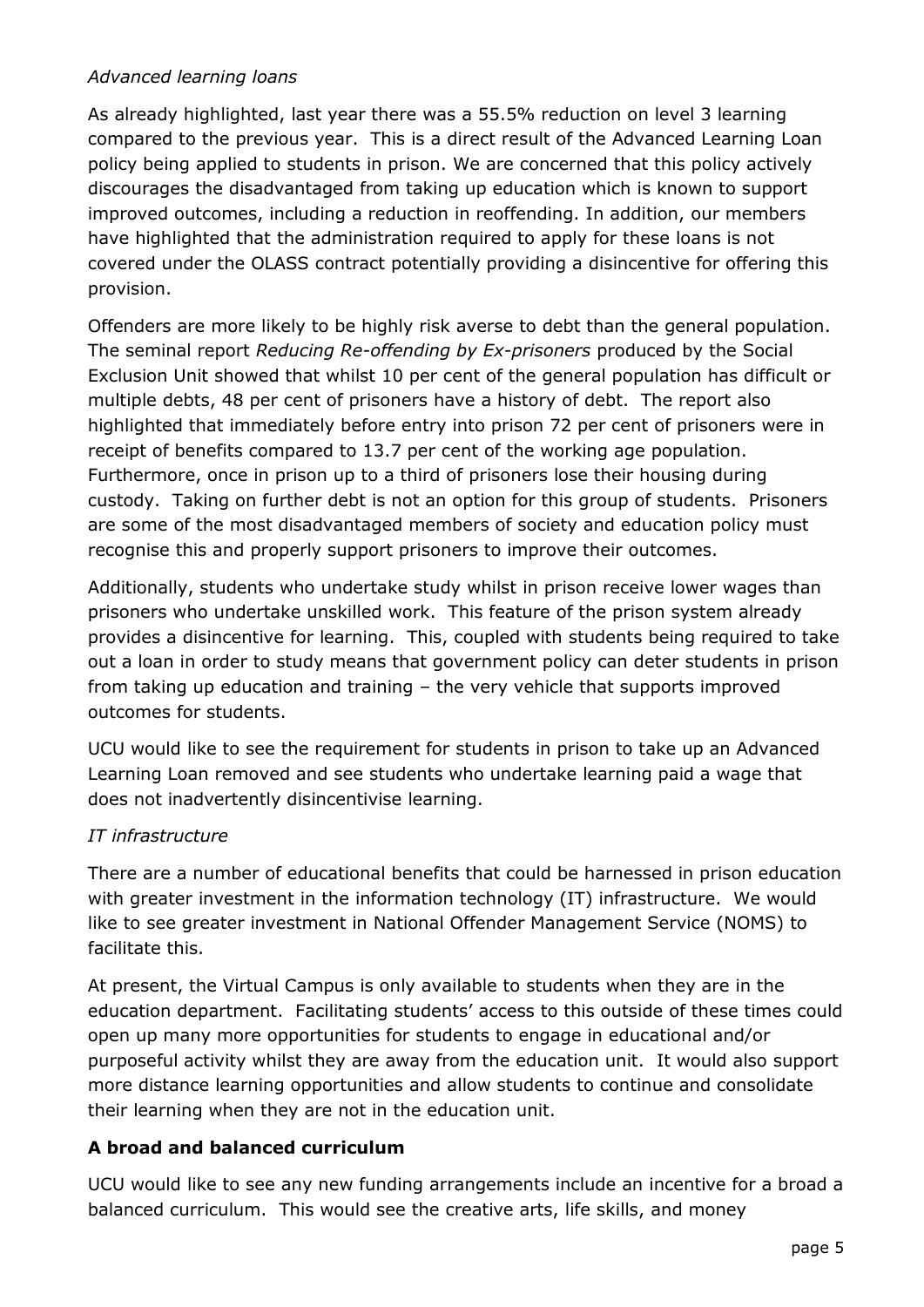management given equal status to English and maths or employability skills.

A joint inspectorate report in 2013 found that new arrangements for providing education within prison, under the Offender Learning and Skills Service (OLASS) contract, had significantly reduced the available options for life-sentenced prisoners.

We have already stated that funding for personal and social development (PSD) should be increased so that prison educators can deliver a broader curriculum than is currently possible to engage students and support the rehabilitation process. As an example, NIACE has piloted personal and social development and induction courses for the women's estate. UCU recommends that the learning from the pilot be fully implemented in the women's estate and piloted in the male and youth estate also. We would also like to see a greater investment in support for students with special educational needs (SEN) and specific learning difficulties (SpLD) and English for Speakers of Other Languages (ESOL). At present assessment and support options for these students are poor and are not standardised across OLASS providers.

It is important that prison education remains more than a mechanistic model that is based on job skills. We have already stated our concern about the funding arrangement for level 3 courses. These concerns are relevant here also. Our members are concerned that the current levels of funding impede their ability to successfully support students for their release. The proliferation of level 2 and below courses means that upon release these qualifications limit the range of employment options available to them. Effectively those released from prison are competing for the same jobs with those much younger than them who have the same levels of qualifications, meaning they will usually lose out. This is problematic when we know that safe accommodation and employment are key factors in supporting successful rehabilitation.

Our members report that the impact of longer education sessions of 3.5 hours can often have a negative impact of learning. Many students struggle with the long sessions, and this can lead to an increase in dropout rates. UCU would like to see greater flexibility at a local level on timetabling.

#### **Professionalism**

UCU is clear that investing in the professionalism of prison educators has a direct impact on the quality of provision. UCU has welcomed the increased and specific investment the Education and Training Foundation has invested to support prison educators, however there is still more work to be done.

The UCU and Institute of Education (IoE) report *Prison educators: professionalism*  against the odds (2014)<sup>ii</sup> presents the results of a survey of UCU prison educators. Respondents were heavily critical of two main aspects of prison education policy: the practice of competitive tendering for prison education that takes place every three to five years; and that funding had been dependent on educational outcomes achieved.

Sixty two per cent of the open responses to prison education policy criticised the negative effect these two factors are having on the prisoners as students and on the overall quality of education offered. In their view, profit was the overriding concern of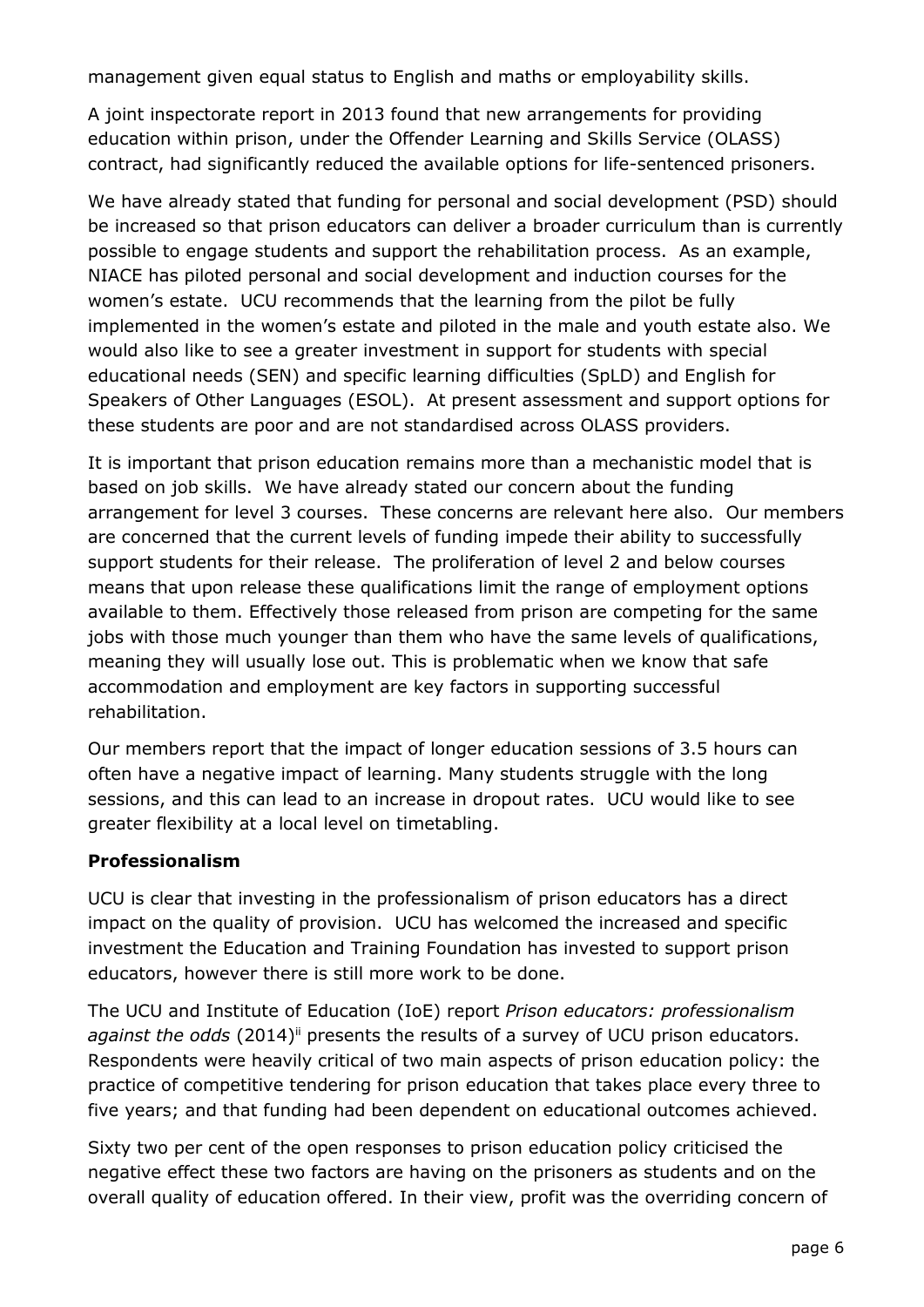the prison contract providers. Almost 20% referred to the negative impact of retendering on staffing and the perceived negative impact on the quality of teaching and learning.

Key findings include:

- 97% of prison educators have a degree-level qualification or above and/or a teaching qualification
- the survey found a £15,000 difference between the modal salaries reported for prison educators and those teaching in further education colleges
- 75% of respondents had previously worked in other educational settings and were attracted to working in prison to make full use of their experience
- 85% strongly disagreed or disagreed that the available ICT resources enabled them to carry out their job effectively
- only half of respondents were on full-time contracts with the other half employed part-time with a contract or hourly paid
- half of respondents reported that they were, 'likely to look for a new job in the next 12 months'.

UCU believes that learning and skills contracts in prisons should include a requirement for terms and conditions which support parity of esteem between lecturers working in general further education colleges, and those working in prisons. Such a move will also support recruitment to the profession.

Our members report that the instability of funding has led to a proliferation of casualised and zero-hours contracts in prison education. These contracts are not compatible with developing a professional workforce delivering quality services. These contracts have a number of negative consequences which we have set out clearly in existing literature, these include: no guaranteed staff for whole areas of the institution's service provision; the use of such contracts will affect the employers ability to attract and retain high quality staff; a potential reduction in continuity and quality of services provided; and the exclusion of such staff from robust recruitment/induction/training, including for prisoner and staff security/CPD/appraisals has the potential to affect the quality of service provision.

Key recommendations from the report include:

- the Offender Learning and Skills Service (OLASS) should publish a timescale for establishing baseline parity of salary and terms and conditions for prison educators in line with FE lecturers
- National Offender Management Service (NOMS) should commission a health and safety audit of prison educators' working conditions
- the Department for Business, Innovation and Skills (BIS) should coordinate a nationwide campaign to improve the status of prison educators and to encourage recruitment into the profession.

### **Accountability**

UCU notes the announcement of a programme of reform at the Ministry of Justice and would requests a place on the review panel so that the voice of the profession of prison educators informs the development and delivery of reform.

UCU would like to see education forming part of a prison governor's key performance